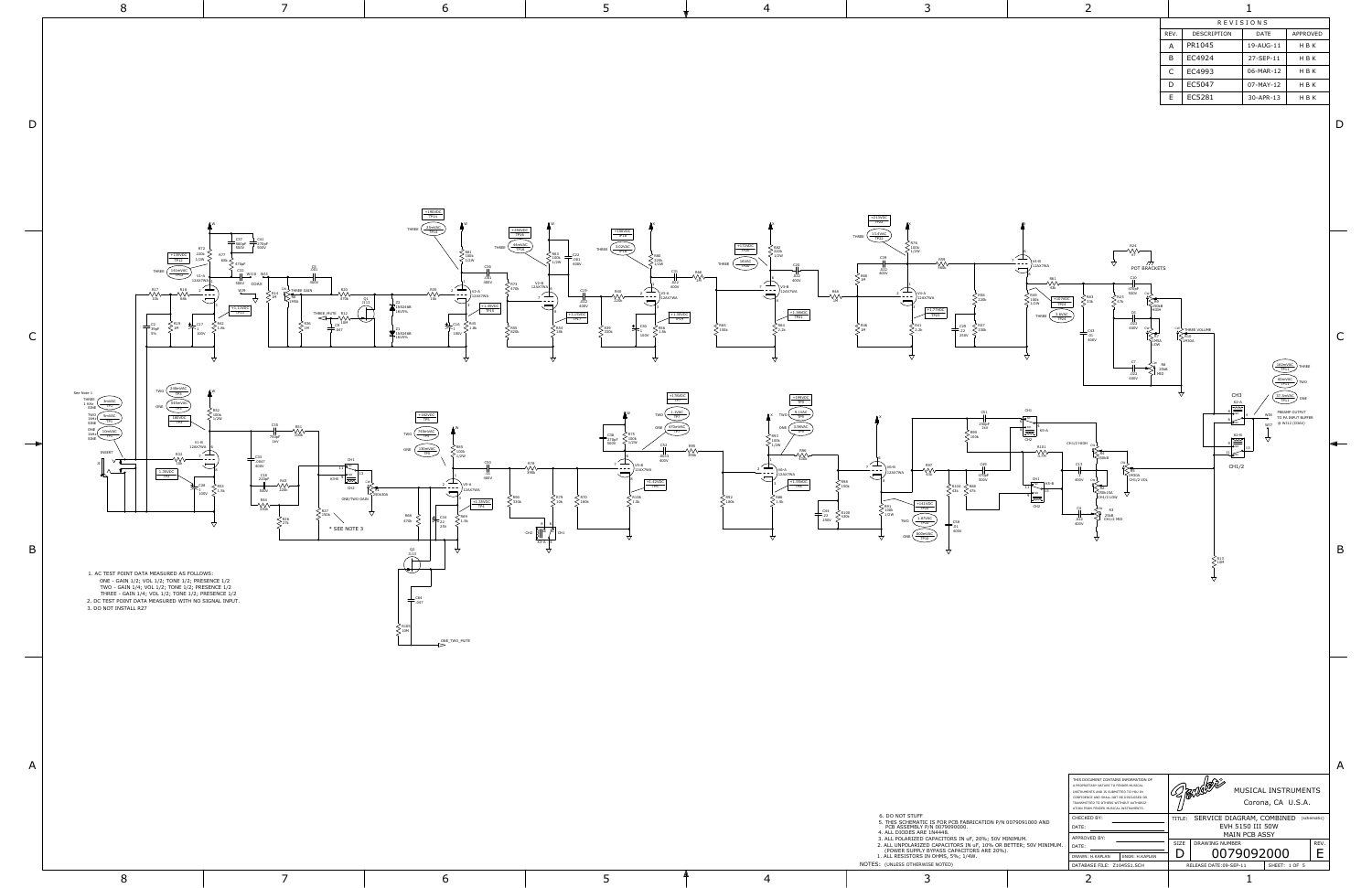

8 7 6 5 † 4 3 2 1

| <b>REVISIONS</b> |                    |           |          |  |  |  |
|------------------|--------------------|-----------|----------|--|--|--|
| REV.             | <b>DESCRIPTION</b> | DATF      | APPROVED |  |  |  |
| А                | PR1045             | 19-AUG-11 | H B K    |  |  |  |
| B                | EC4924             | 27-SFP-11 | H B K    |  |  |  |
| C                | EC4993             | 06-MAR-12 | H B K    |  |  |  |
| D                | EC5047             | 07-MAY-12 | H B K    |  |  |  |
| E                | EC5281             | 30-APR-13 | H B K    |  |  |  |
|                  |                    |           |          |  |  |  |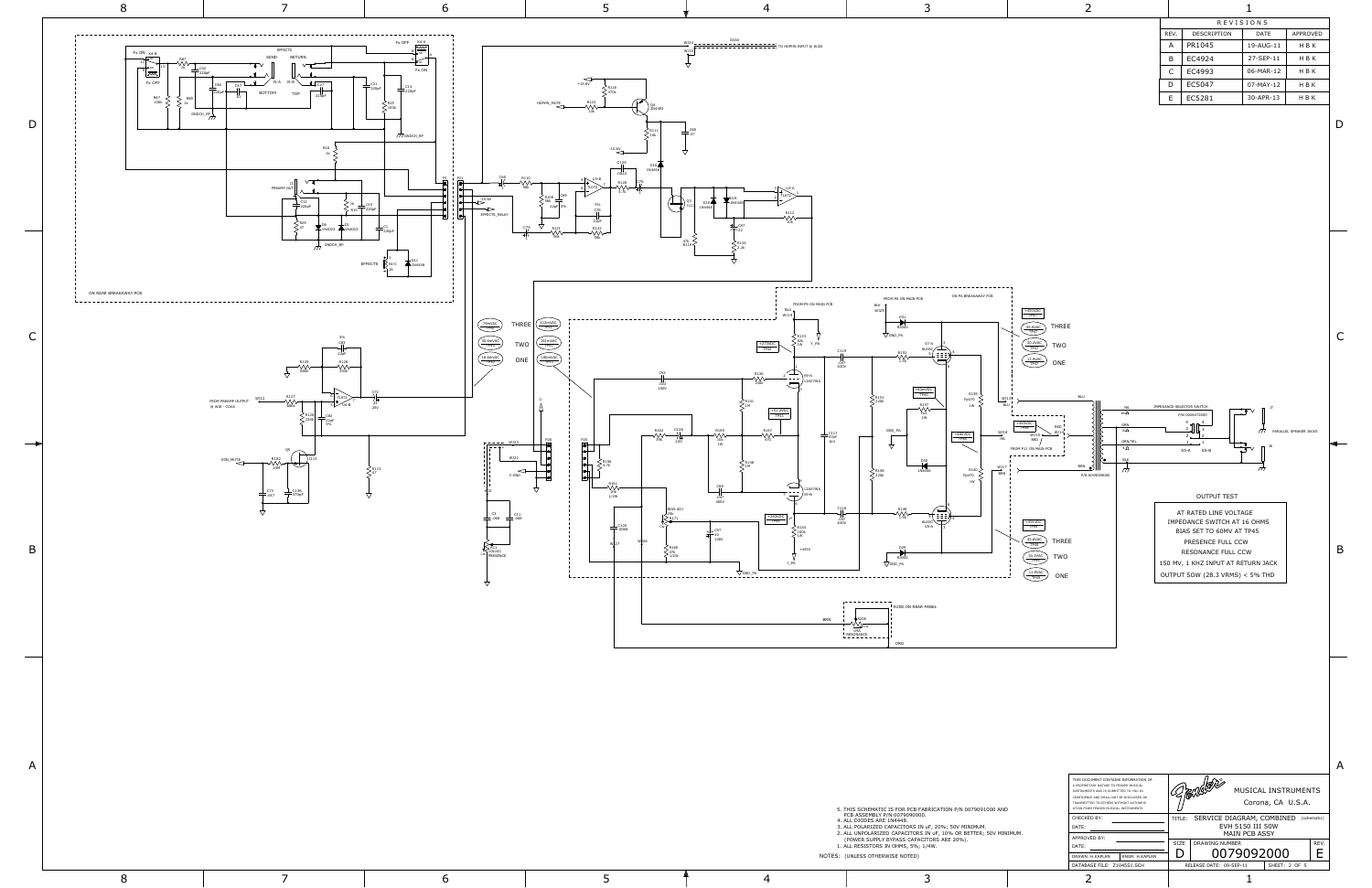

8 7 6 5 † 4 3 2 1

| ÷ |  |  |
|---|--|--|
|   |  |  |
|   |  |  |
|   |  |  |
|   |  |  |

|                                                                                      |                                                                                                                                                                                                                  |  |      |                                                      |                                          |             | А |
|--------------------------------------------------------------------------------------|------------------------------------------------------------------------------------------------------------------------------------------------------------------------------------------------------------------|--|------|------------------------------------------------------|------------------------------------------|-------------|---|
|                                                                                      | THIS DOCUMENT CONTAINS INFORMATION OF<br>A PROPRIETARY NATURE TO FENDER MUSICAL<br>INSTRUMENTS AND IS SUBMITTED TO YOU IN<br>CONFIDENCE AND SHALL NOT BE DISCLOSED OR<br>TRANSMITTED TO OTHERS WITHOUT AUTHORIZ- |  |      |                                                      | MUSICAL INSTRUMENTS<br>Corona, CA U.S.A. |             |   |
| 91000 AND                                                                            | ATION FROM FENDER MUSICAL INSTRUMENTS.<br>CHECKED BY:<br>DATE:                                                                                                                                                   |  |      | TITLE: SERVICE DIAGRAM, COMBINED<br>EVH 5150 III 50W |                                          | (schematic) |   |
| JM.<br>APPROVED BY:<br>R: 50V MINIMUM.<br>DATE:<br>DRAWN: H.KAPLAN<br>ENGR: H.KAPLAN |                                                                                                                                                                                                                  |  | SIZE | MAIN PCB ASSY<br><b>DRAWING NUMBER</b><br>0079092000 |                                          | REV.        |   |
|                                                                                      | DATABASE FILE: Z1045S1.SCH                                                                                                                                                                                       |  |      | RELEASE DATE: 09-SEP-11                              | SHEET: 3 OF 5                            |             |   |

| <b>REVISIONS</b> |                    |           |                 |  |  |
|------------------|--------------------|-----------|-----------------|--|--|
| REV.             | <b>DESCRIPTION</b> | DATF      | <b>APPROVED</b> |  |  |
| А                | PR-1045            | 19-AUG-11 | H B K           |  |  |
| В                | EC4924             | 27-SFP-11 | H B K           |  |  |
| C                | EC4993             | 06-MAR12  | H B K           |  |  |
| D                | EC5047             | 07-MAY-12 | H B K           |  |  |
| F                | EC5281             | 30-APR-13 | H B K           |  |  |

C

B